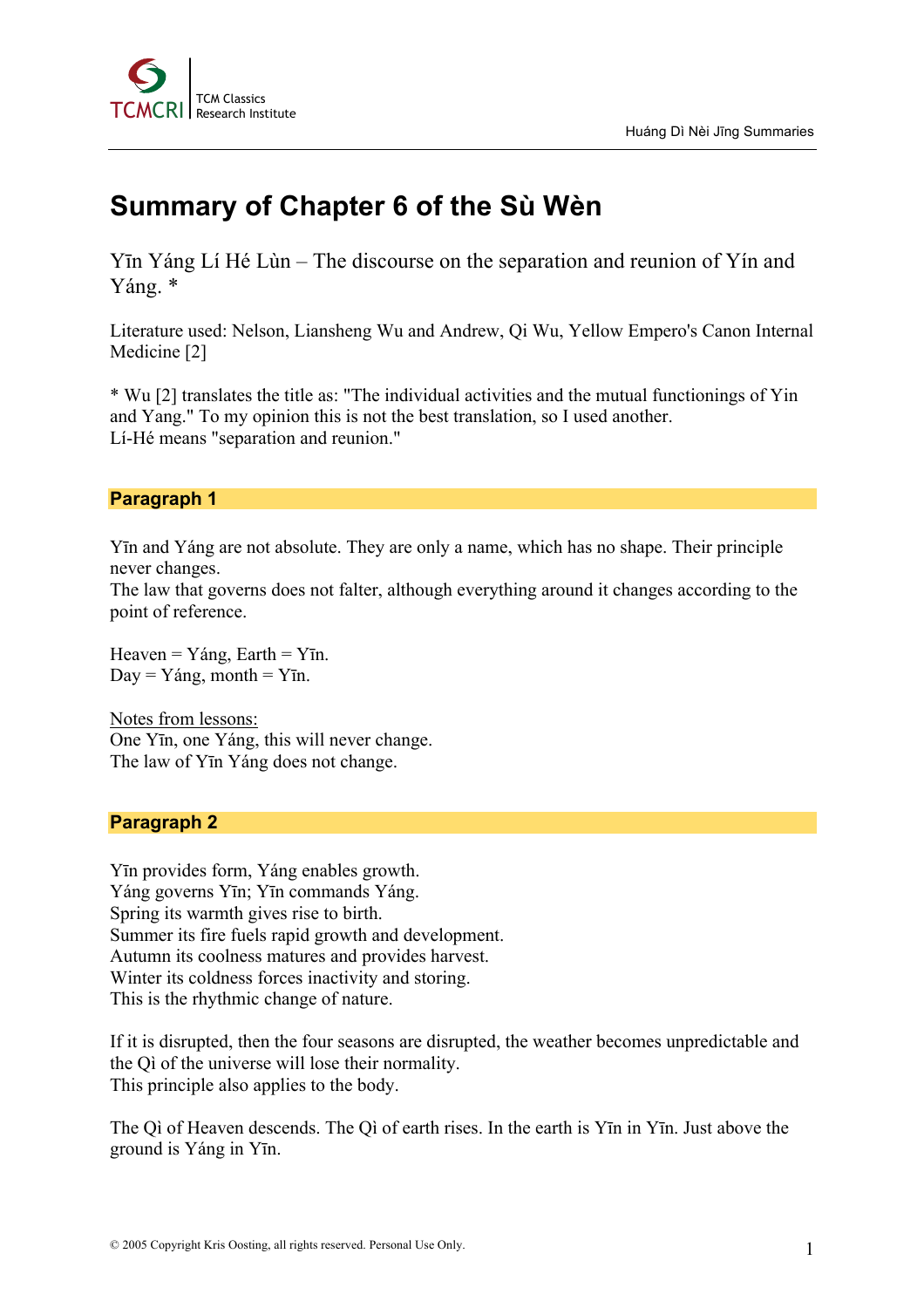

Zhang Jie-Bin [5] writes: when Yīn Yáng depart from each other, they are separate so that there are Yīn and Yáng meridians. When Yīn and Yáng are united, they become one single unity.

Notes from the lessons: If Heavenly Qì not confirms the rules of the seasons, then it's blocked. Everything in the universe follows Yīn and Yáng. No matter the change, you can always explain it using Yīn Yáng.

# **Paragraph 3**

Separation and union of the three Yīn and three Yáng. If facing south, the front is Yáng, called Guăngmíng  $(\uparrow \boxplus \uplus)$ . The back is Yīn, called Tàichōng (= Dì, earth). That which is above Shăoyīn is Tàiyáng.

Tàiyáng is Yáng in Yīn. So, Tàiyáng is growing. Tàiyáng its root is Zhiyin BL-67. Tàiyáng its fruits = Mingmen BL-1.

Upper body = (overabundant) Yáng, called Guăngmíng. Lower body = Yīn, called Tàiyīn. Tàiyīn (Pí) is below Guăngmíng. Yángmíng is in front of Tàiyīn = called Yáng in Yīn. So, Yángmíng is growing.

Juéyīn = Biăo (external), called ShàoYáng. Juéyīn = exhaustion of Yīn, the extreme of Yīn and end of Yīn. It gives birth to the beginning of Yáng. We call this Shàoyáng within Yīn.

Lu [5] writes: Superficial counterpart of Juéyīn is called Shàoyáng, because when Yīn is decreasing, Yáng will begin to generate.

The root of Shàoyáng = GB-44, which is called Shàoyáng in Yīn. Maoshing Ni [4: 28] writes: Shàoyáng is pivot between interior and exterior.

# Thus:

Three Yángs:

- Tàiyáng controls surface (superficies), spreads Yáng Qì to guard Biăo, so it is open.
- Yángmíng controls interior, receives Yáng Qì to support the viscera, its action is storing, so it is closed.
- Shàoyáng is between Biăo Lĭ (external, internal), so it is the pivot (axis).

The three Yáng do not act separately. They act in unison.

Notes from lessons: Guăng means 'wide, vast, extensive', míng means 'bright'. Tàichōng means Chōng Mài here. Rèn Mài runs at the front of the body and meets Yángmíng.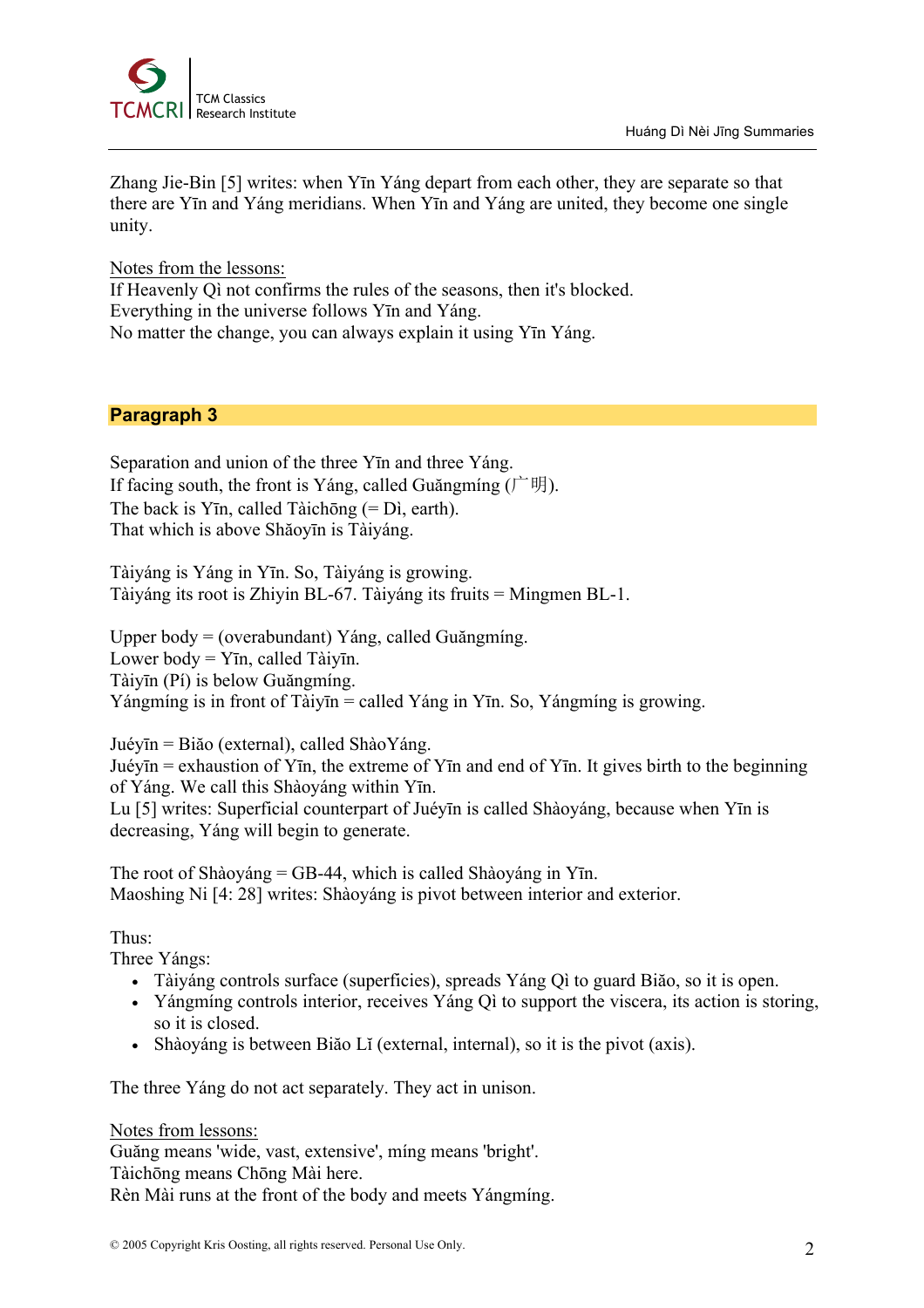

Chōng Mài goes with Shăoyīn. Tàiyáng is external of Yángmíng.  $M$ íngmén = eyes. Yīn and a Yáng gate between Heaven and Earth. Thus Tàiyáng opens – the pores. Yángmíng is very Yáng, then Yīn meridians open to receive Yáng Qì. Yáng in Yīn = growing of Yáng. Yīn in Yáng = growing of Yīn. Max. Yīn of Juéyīn also is the start of Tàiyáng. Shàoyáng is in charge of the opening and closing of Yáng Qì.

#### **Paragraph 4**

Yáng guards muscle and superficies = outside.  $Y$ <del>n</del> nourishes viscera  $=$  inside.

'Inside' (middle) = Yīn. Chōng Mài is below Yīn, so it is called Tàiyīn = a component part of Yīn in Yīn. The root of Tàiyīn begins at SP-1, called Yīn in Yīn. Behind Tàiyīn = Shăoyīn. Shăoyīn its root = KID-1, which is called Shăoyīn in Yīn. In front of (anterior to) Shăoyīn is Juéyīn = exhausted Yīn in Yīn.

Three Yīn:

- Tàiyīn spreads Yīn to surroundings = open. The external gate. Nature = expansive. Most superficial.
- Shăoyīn when Shèn-Qì is ample, then Gān and Pí will bring their functions of open and close into a full play = pivot.
- Juéyīn collects Yīn-Qì, transmits to interior = close. The internal gate. Nature = storing. Deepest inside of Yīn.

Juéyīn is surrounded and preceded by two Yīn channels, so it is the most Yīn.

Lu [5] writes: The parting and meeting of Yáng meridians takes place in external or superficial regions.

The parting and meeting of Yīn meridians takes place in internal or deep regions.

#### **Paragraph 5**

Yángmíng = very Yáng. Thus Rè problems, so cool it. (that's why it has the four big). Shàoyáng has stagnation problems, so smooth it.

Tàiyáng disease have to do with something closes, so let sweat.

There is one Yīn and one Yáng.